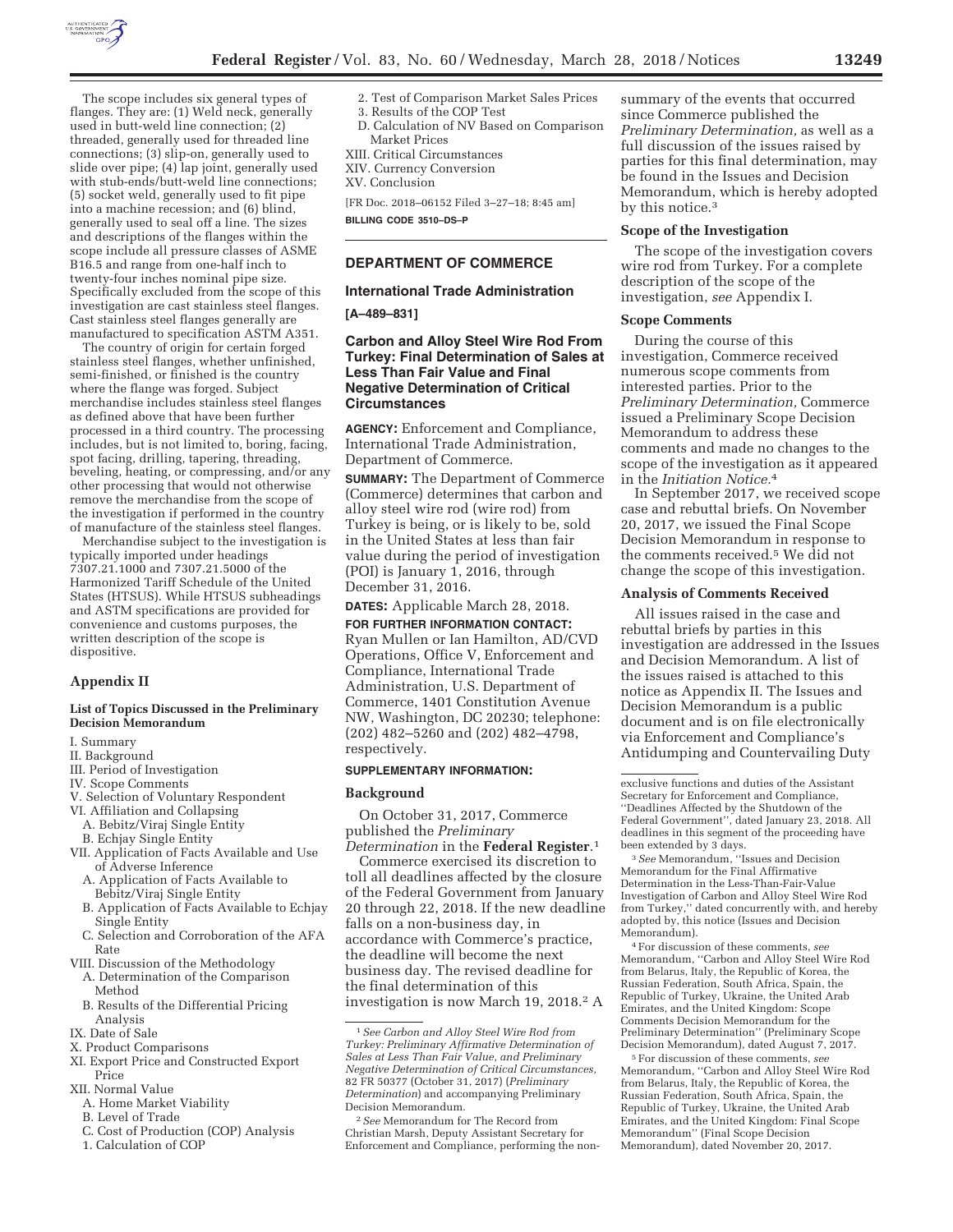Centralized Electronic Service System (ACCESS). ACCESS is available to registered users at *https:// access.trade.gov,* and it is available to all parties in the Central Records Unit, Room B–8024 of the main Department of Commerce building. In addition, a complete version of the Issues and Decision Memorandum can be accessed directly at *http://enforcement.trade.gov/ frn/index.html.* The signed and electronic versions of the Issues and Decision Memorandum are identical in content.

# **Verification**

As provided in section 782(i) of the Tariff Act of 1930, as amended, (the Act) in November 2017 and February 2018, we conducted verification of the sales and cost information submitted by Habas Sinai ve Tibbi Gazlar Istihsal Endustrisi A.S. (Habas) and Icdas Celik Enerji Tersane ve Ulasim Sanayi A.S. (Icdas) for use in our final determination. We used standard verification procedures, including an examination of relevant accounting and production records, and original source documents provided by Habas and Icdas.6

### **Changes Since the Preliminary Determination**

Based on our analysis of the comments received and our findings at verification, we made certain changes to the margin calculations for Habas and Icdas. For a discussion of these changes, *see* the ''Margin Calculations'' section of the Issues and Decision Memorandum.

### **All-Others Rate**

Section 735(c)(5)(A) of the Act provides that the estimated all-others rate shall be an amount equal to the weighted average of the estimated weighted-average dumping margins established for exporters and producers individually investigated excluding any zero or *de minimis* margins, and margins determined entirely under section 776 of the Act. Therefore, for purposes of determining the ''all-others'' rate and pursuant to section  $735(c)(5)(A)$ of the Act, we are using the dumping margins calculated for Habas and Icdas, as referenced in the ''Final Determination'' section below.

In this investigation, Commerce calculated estimated weighted-average dumping margins for Habas and Icdas that are not zero, *de minimis* or based

entirely on facts otherwise available. Commerce calculated the all-others rate using a simple average of the estimated weighted-average dumping margins calculated for the examined respondents.7

# **Final Negative Determination of Critical Circumstances**

For the *Preliminary Determination,*  Commerce found that critical circumstances do not exist with respect to imports of wire rod from Habas, Icdas, and all-other exporters/producers covered by the ''all others'' rate.8 We did not modify our critical circumstances findings for the final determination. Thus, pursuant to section 735(a)(3) of the Act, and 19 CFR  $351.206(h)(1)–(2)$ , we continue to find that critical circumstances do not exist with respect to subject merchandise produced or exported by Habas, Icdas, and ''all others.''

### **Final Determination**

The final weighted-average dumping margins are as follows:

| Exporter/manufacturer | Weighted-<br>average<br>dumping<br>margins | Cash deposit<br>rate adiusted<br>for subsidy<br>offset |
|-----------------------|--------------------------------------------|--------------------------------------------------------|
|                       | 4.74                                       | 0.87                                                   |
|                       | 7.94                                       | 4.15                                                   |
| All Others            | 6.34                                       | 2.51                                                   |

#### **Disclosure**

We will disclose the calculations performed within five days of the date of public announcement of this notice to parties in this proceeding in accordance with 19 CFR 351.224(b).

# **Continuation of Suspension of Liquidation**

In accordance with section 735(c)(1)(B) of the Act, Commerce will instruct U.S. Customs and Border Protection (CBP) to continue to suspend liquidation of all appropriate entries of

wire rod from Turkey, as described in Appendix I of this notice, which were entered, or withdrawn from warehouse, for consumption on or after October 31, 2017, the date of publication of the preliminary determination of this investigation in the **Federal Register**.

Commerce normally adjusts cash deposits for estimated antidumping duties by the amount of export subsidies countervailed in a companion countervailing duty (CVD) proceeding, when CVD provisional measures are in effect. Accordingly, where Commerce

made an affirmative determination for countervailable export subsidies, Commerce offset the estimated weighted-average dumping margin by the appropriate CVD rate. The adjusted cash deposit rate may be found in the Final Determination section above.

Further, Commerce will instruct CBP to require a cash deposit equal to the estimated amount by which the normal value exceeds the U.S. price as shown above.

8*See Preliminary Determination,* 82 FR at 50377, and accompanying Preliminary Decision Memorandum, at 18–21.

<sup>6</sup>For discussion of our verification findings, *see*  the following memoranda: Memorandum, ''Antidumping Duty Investigation of Certain Carbon and Alloy Steel Wire Rod from Turkey: Verification of Habas Sinai Ve Tibbi Gazlar Istih,'' dated February 14, 2018; Memorandum, ''Verification of Icdas Celik Enerji Tersane ve Ulasim A.S., in the Antidumping Duty Investigation of Certain Carbon and Alloy Steel Wire Rod from Turkey,'' dated February 14, 2018; Memorandum, ''Verification of Habas Sinai Ve Tibbi Gazlar Istih, in the Antidumping Duty Investigation of Certain Carbon and Alloy Steel Wire Rod from Turkey,'' dated February 12, 2018; Memorandum, ''Verification of Icdas Celik Enerji Tersane ve Ulasim A.S., in the

Antidumping Duty Investigation of Certain Carbon and Alloy Steel Wire Rod from Turkey,'' dated February 12, 2018.

<sup>7</sup>With two respondents under examination, Commerce normally calculates (A) a weighted average of the estimated weighted-average dumping margins calculated for the examined respondents; (B) a simple average of the estimated weightedaverage dumping margins calculated for the examined respondents; and (C) a weighted average of the estimated weighted-average dumping margins calculated for the examined respondents using each company's publicly-ranged U.S. sale quantities for the merchandise under consideration. Commerce

then compares (B) and (C) to (A) and selects the rate closest to (A) as the most appropriate rate for all other producers and exporters. *See Ball Bearings and Parts Thereof from France, Germany, Italy, Japan, and the United Kingdom: Final Results of Antidumping Duty Administrative Reviews, Final Results of Changed-Circumstances Review, and Revocation of an Order in Part,* 75 FR 53661, 53663 (September 1, 2010). For a complete analysis of the data, please see the All-Others' Rate Calculation Memorandum, dated concurrently with this notice.